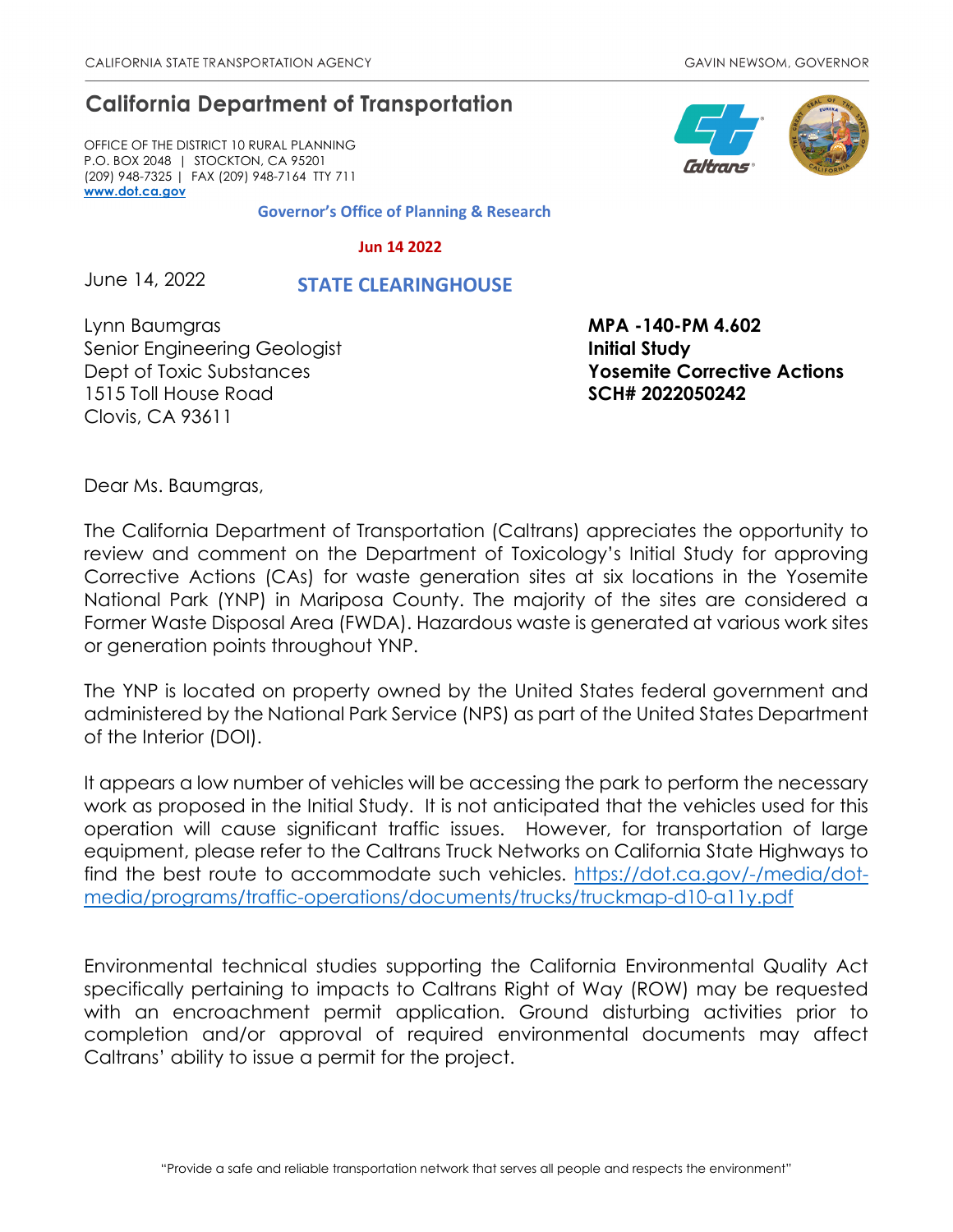Lynn Baumgras June 14, 2022 Page 2

If any project construction activities encroach into Caltrans ROW, the project proponent must submit an application for an Encroachment Permit to the Caltrans District 10 Encroachment Permit Office. Appropriate environmental studies must be submitted with this application. For more information please visit the Caltrans Website at: https://dot.ca.gov/programs/traffic-operations/ep/applications

If you have any questions or would like to discuss these comments, please contact Lloyd Clark at (209) 986-9802 (email: Lloyd.clark@dot.ca.gov) or me at (209) 483-7234 (email: Gregoria.Ponce@dot.ca.gov).

Sincerely,

Gregoria Ponce<sup>r</sup>

Gregoria Ponce', Chief Office of Rural Planning

c: State Clearinghouse